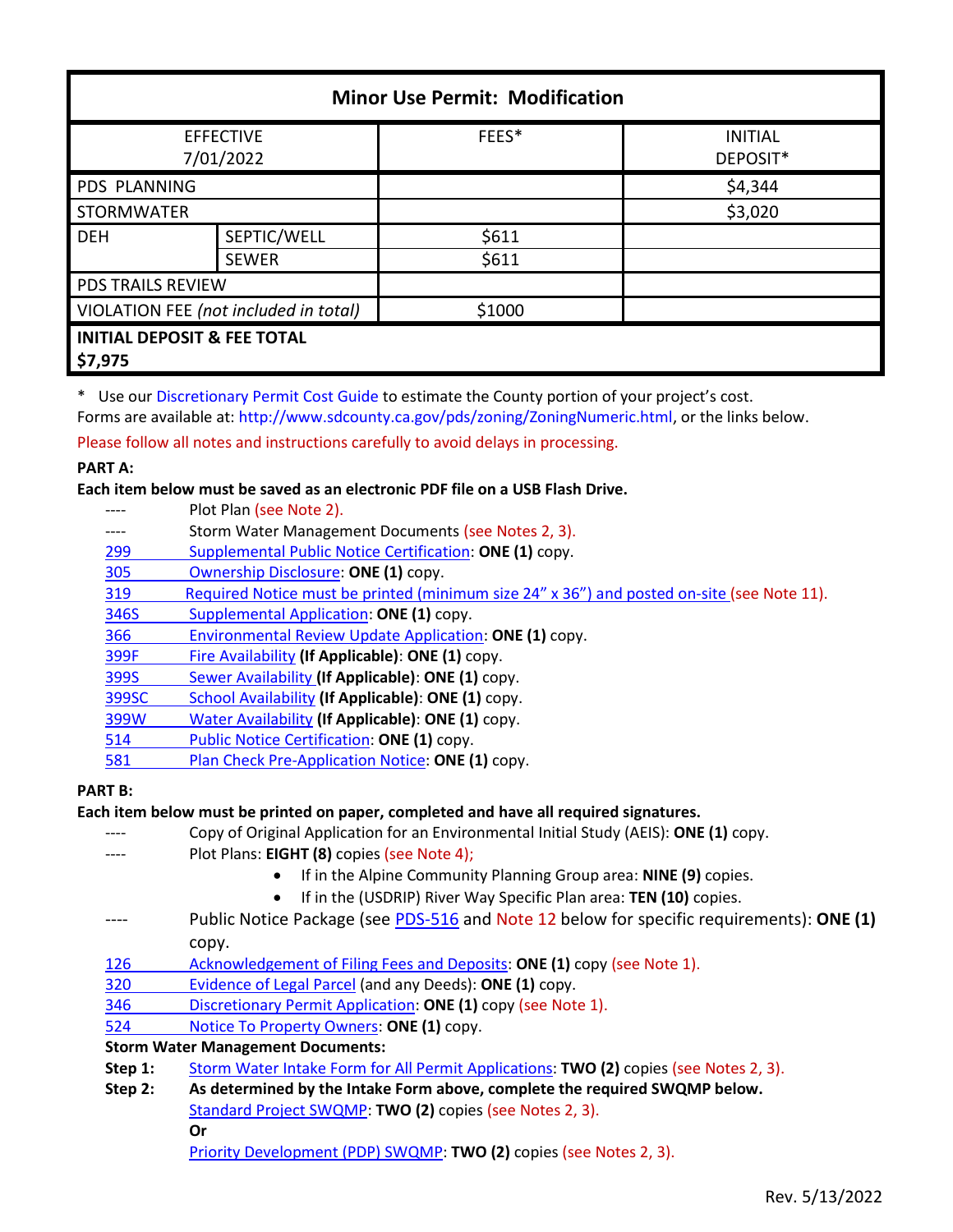In addition to the above requirements, all wireless telecommunication projects are required to submit additional information listed under the Wireless Facilities Section in **PDS-565, Minor Use Permit Applicant's Guide**. (For example: Geographic Service Area Maps, Alternative Site Analysis, Photo-simulation, etc.)

# **PART C:**

#### **All items below are for your information. Please do not bring in these items.**

- 090 [Minimum Plot Plan Information](http://www.sdcounty.ca.gov/pds/docs/pds090.pdf) 209 Defense [and Indemnification](http://www.sdcounty.ca.gov/pds/zoning/formfields/PDS-PLN-209.pdf) Agreement FAQs
- 
- 298 [Supplemental Public Notice Procedure](http://www.sdcounty.ca.gov/pds/zoning/formfields/PDS-PLN-298.pdf)
- [515 Public Notice Procedure](http://www.sdcounty.ca.gov/pds/zoning/formfields/PDS-PLN-515.pdf)
- 516 [Public Notice Applicant's Guide](http://www.sdcounty.ca.gov/pds/zoning/formfields/PDS-PLN-516.pdf)
- 565 [Minor Use Permit Applicant's Guide](http://www.sdcounty.ca.gov/pds/zoning/formfields/PDS-PLN-565.pdf)
- [906 Signature Requirements](http://www.sdcounty.ca.gov/pds/zoning/formfields/PDS-PLN-906.pdf) 
	- [Policy I-49: Distribution of Notification of Land Use Hearings](http://www.sdcounty.ca.gov/cob/docs/policy/I-49.pdf)
		- [Policy G-3: Determination of Legal Parcel](http://www.sdcounty.ca.gov/pds/zoning/formfields/POLICY-G-3.pdf)

## **NOTES:**

# 1. **IMPORTANT:**

A Registered Property Owner **MUST SUBMIT** a **Signed Letter of Authorization** for an Agent if; An Authorized Agent signs the PDS-346 form and is not the registered owner of the parcel.

Or, the parcel is owned by two or more registered owners.

Or, not all of the registered owners are signing the PDS-346 form.

Or, the Authorized Agent is not the Financially Responsible Party.

Or, the parcel is owned by a Corporation.

## **ADDITIONALLY:**

Financially Responsible Party **MUST SIGN** form PDS-126.

Financially Responsible Party **INFORMATION MUST MATCH EXACTLY** on form PDS-126 Authorized Agent **may sign** form PDS-346 **ONLY IF ATTACHED** to a **Signed Letter of Authorization.**

- 2. Save each complete Study, Report, Plot Plan, Map, etc., as an electronic PDF file onto ONE (1) USB Flash Drive. Provide only ONE (1) USB Flash Drive. Submit only the requested files. Files CANNOT have any security restrictions or passwords. Please name each PDF file on the USB Flash Drive based on the "Title or Type" of document being submitted (examples: Plot Plan, Resource Protection Study, Grading Plan). Please note: the USB Flash Drive will not be returned.
- 3. The Storm Water Intake Form determines whether a project requires a Standard SWQMP or Priority Development Project (PDP) SWQMP. These forms and documents must be submitted on paper and as PDF files on the USB Flash Drive and have all required signatures.
- 4. Plot Plans, Elevation Drawings, Floor Plans, etc. (must be at least 11" x 17") are to be stapled together in sets and folded to 8½" x 11" with the lower right-hand corner exposed.
- 5. If the parcel is on septic sanitation system and/or well potable system, then Health Department (DEH) Certification is required.
- 6. Give Applicant PDS-319 (Notice of Application).
- 7. Give Applicant PDS-383 (Flagging Procedure for Projects).
- 8. Project goes to local Community Planning Group and/or Design Review Board for recommendation.
- 9. If project is a violation, plans must have Code Compliance Officer's stamp before accepting the application.
- 10. Your application package must be complete when you bring it in for submittal. The submittal process begins at the main "Check-In" counter on the first floor.